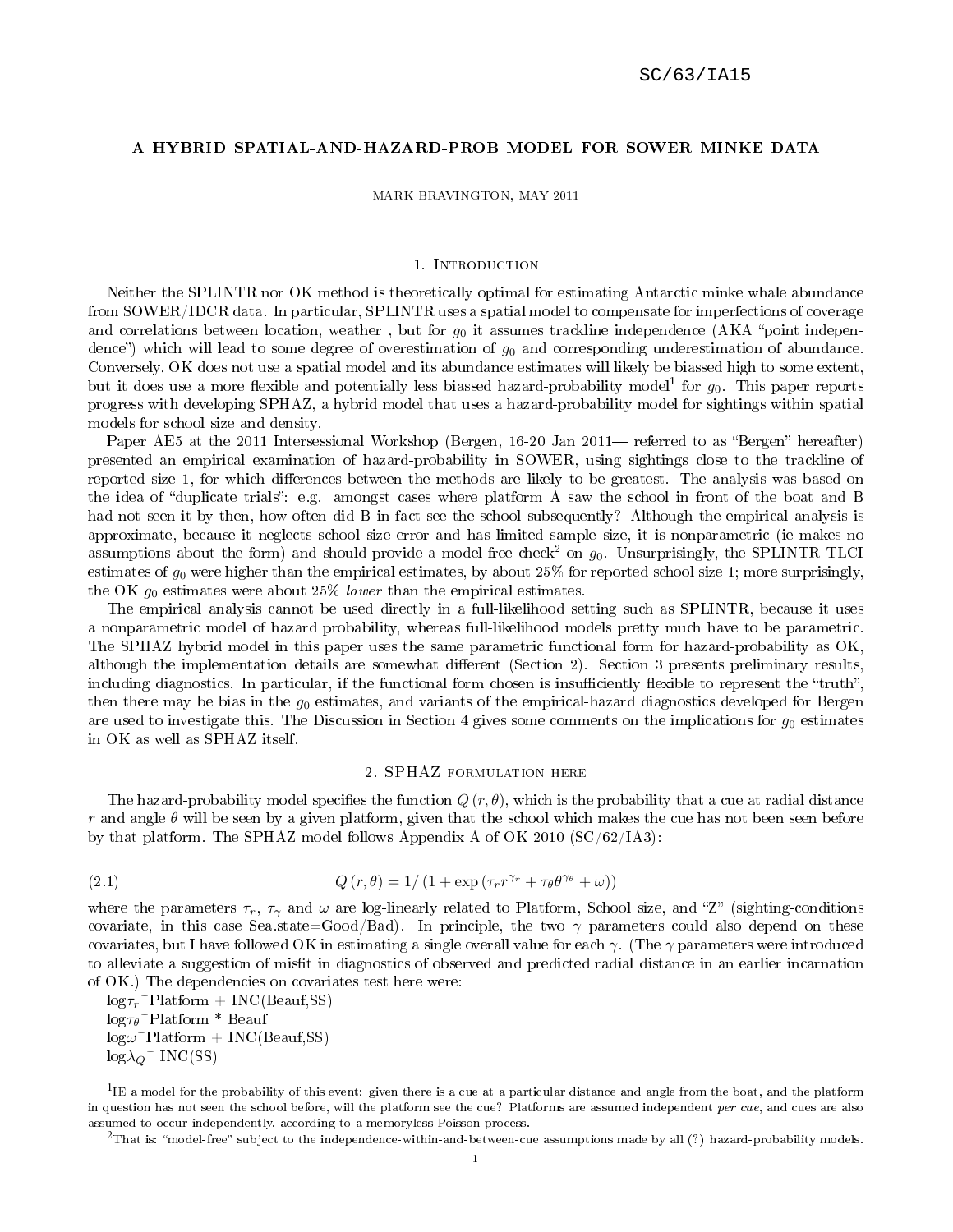where INC() is an increasing function. These are fairly similar to  $\overline{OK}$  2010, except there is no Vessel effect on  $\omega$ , no SS effect on  $\tau_{\theta}$ , and several interactions (constrained to be increasing) where OK use additive terms.

The Q() function must be used to compute the probability of the observed sighting history of each school, given that the school was seen at all. The sighting history is discretized into a number of forward-distance bins<sup>3</sup>. Each bin amounts to a mini-trial. When the school first enters the bin, some combination of platforms A, B, and C is "live" (i.e. not having seen the school earlier, and in the case of C, of neither A nor B having seen the school earlier either). By the time the school leaves the bin, some of those live platforms may have seen the school; the sighting history for that bin is {who was live at the start, who was live at the end}. Computing the probability of each trial outcome given the starting possibilities (AUBUC live; AUB live; A live; B live) is a straightforward albeit tedious exercise in Poisson-probability calculations. It is possible for both A and B platforms to see a school within the same distance bin regardless of whether they see the same cue or different cues; no attempt is made to label simultaneous duplicates in the analysis, but the possibility of a simultaneous duplicate is allowed for in the probability calculations.

Platform C requires special attention. C will only be live if no-one has seen the school yet. If either A or B sees the school within a bin, then C's sighting (if any) is disregarded, and the "live" platforms at the start of the trial are reduced to AUB. The reason is that C's near-simultaneous sightings cannot be assumed to be reliably recorded, even though there are specific codes in the datasheets; if a school makes several cues in quick succession— which would be treated as a single "megacue" for purposes of assessing simultaneous duplicates between A and B— then A or B may report an early cue in the set before C has a full opportunity to see the "megacue".

Since the function  $Q()$  can change quite rapidly within a single bin (at least in formulation [2.1]), the probability calculations are broken down into several mini-bins within each bin (currently 0.05nmi, i.e. ~100m). This means that the overall probability calculation is computed as a finely-discretized sum, and is effectively the same as the integration in OK and other hazard probability models. To simplify calculations, all probabilities for all possible trials are first computed over a grid of perpendicular distances at 0.1nmi spacing; for the real data, the grid probabilities are interpolated to the actual perpendicular distance of each sighting using 3-point (quadratic) interpolation assuming symmetry about the trackline.

Other than the treatment of data from C (possibly), the main difference from OK's hazard probability model is the use of binned-forward-distance rather than time-in-front-of-abeam as the driving variable. The decision is partly to allow for measurement errors in distance and time, and partly to cope more cleanly with whale movements parallel to the trackline, which are substantial for at least some groups in SOWER. For example, in a time-based model, it is not obvious what to do with a school where the first sighting is 1nmi in front of the boat, and the second sighting occurs after a 10-minute gap (something that does happen in SOWER); the school should be comfortably past abeam long before the second sighting happens. In a forward-distance-based model, this causes no problem: whales that move towards/away from the boat parallel to the trackline simply have lower/higher cueing rates. The rate variability is actually ignored during estimation, since the Poisson-process variability in cueing which is assumed in hazard-probability models probably dominates any variability in the underlying rate, but at least there is no philosophical problem about impossible events.

The Appendix describes some remaining minor details of data-processing for a forward-distance-bin-based approach to hazard-probability, to do with possible simultaneous duplicates and with occasional schools that move really fast away from the boat.

Overall, though, the hazard-probability treatment in SPHAZ is fairly similar to that in OK.

### 3. Results

The  $g_0$  estimates from SPHAZ so far are slightly lower than those in OK (Table); note that the Beaufort categories used here  $(0-2)=Good, 3-5=Bad)$  which is different from OK and from the results in the SPLINTR summary paper. I have computed but not extracted the abundance estimates yet for SPHAZ (I stoppped, because the diagnostics shown below look dubious), but presumably the estimates will be much closer to OK's because the g0s are similar or lower.

|                                            |  | $CP$ Beauf g0A g0B g0C g0AUBUC |
|--------------------------------------------|--|--------------------------------|
| 2  0-2  0.17  0.11  0.22  0.34             |  |                                |
| 2 3-5 0.14 0.08 0.17 0.28                  |  |                                |
| $3 \t 0-2 \t 0.21 \t 0.14 \t 0.25 \t 0.42$ |  |                                |
| $3 \t 3-5 \t 0.17 \t 0.11 \t 0.24 \t 0.38$ |  |                                |
|                                            |  |                                |

 ${}^{3}$ For the results here, the forward bins were set at 0.25nmi out to 2nmi, then one bin between 2nmi and 3nmi, with any sightings claimed at >3nmi forward being forcibly moved backwards into that bin.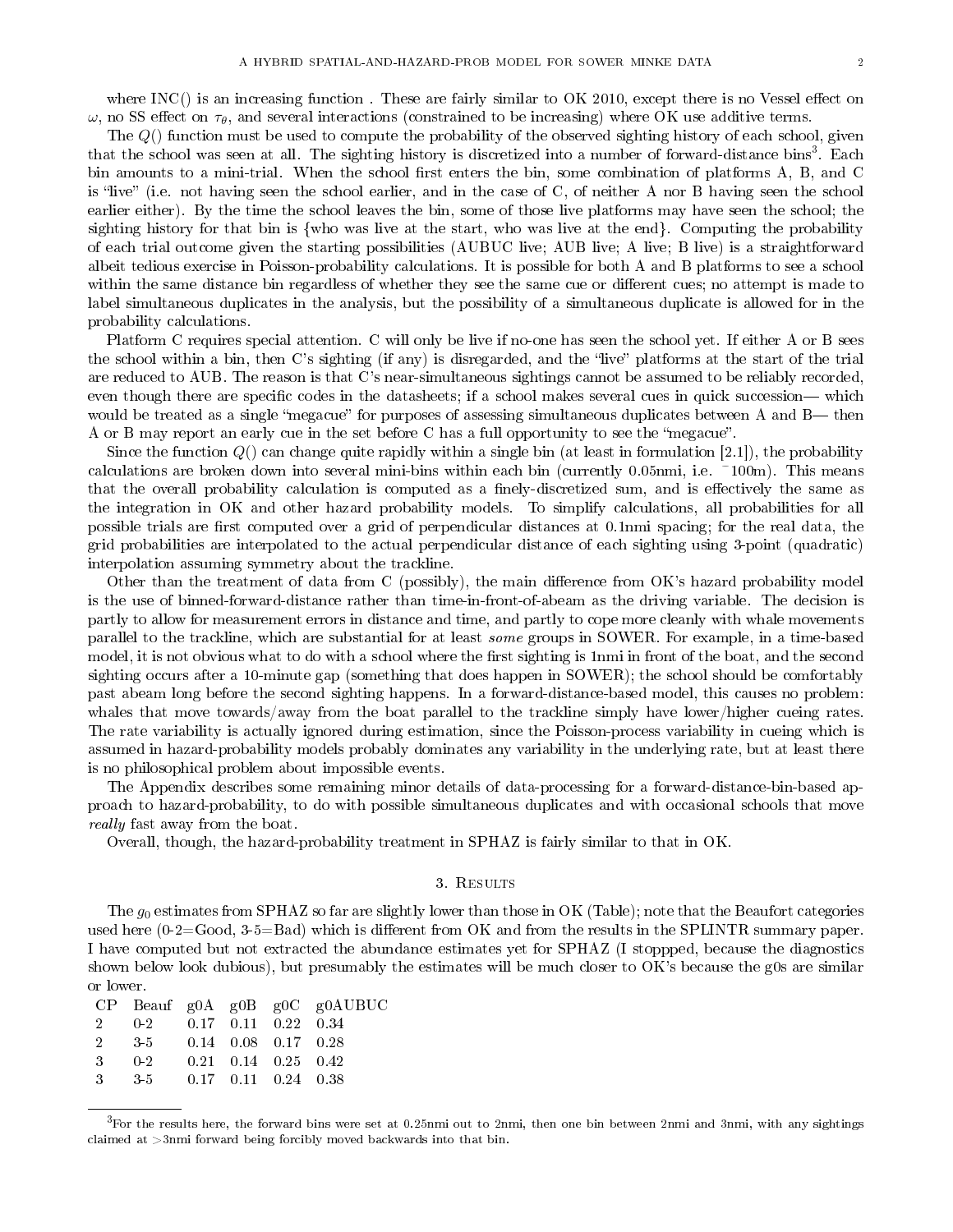

Figure 3.1. Standard diagnostics for SPHAZ. Only shown for CP3, to save space; CP2 looks very similar.

The standard diagnostics that have been produced for SPLINTR and OK in recent years look reasonable (plus a forward-distance diagnostic); the perpendicular-distance curves are more sharply peaked than in SPLINTR, which has (deliberately) flat shoulders, and are more similar to those in OK. However, the number of duplicates is underestimated by the model, by  $8\%$  (CP2) and  $15\%$  (CP3); since duplicate proportion is closely linked to  $g_0$ , this suggests there may be negative bias in the  $g_0$  estimates and positive bias in the abundance estimates.

Also, a new set of diagnostics motivated by the empirical-hazard work in AE5 do not look so good. These diagnostics are "forward-truncated BT trials"; given that we know there was an group at forward distance x (because that is where it was first seen by one platform), we can compute the probability that it would be seen afterwards by a different platform, and then compare this with the "observed value" of whether it actually was seen. The idea is to remove the effect of simultaneous duplicates, and then check whether the proportion of delayed-duplicates is well-predicted. This is an independent check on g0; too few successful trials implies that g0 has been estimated too low. For this paper, the AE5 diagnostic has been adapted to include all perpendicular distances and to allow for school size error when calculating expected values.

Figure 3.2 shows the results, for different variants of the trials depending on who (ie which platform) saw it first and who was subsequently "on trial". The key columns are the 3rd-from-left in the left-hand graph, and both columns in the right-hand graphs. There are substantial underestimates of the number of subsequent sightings in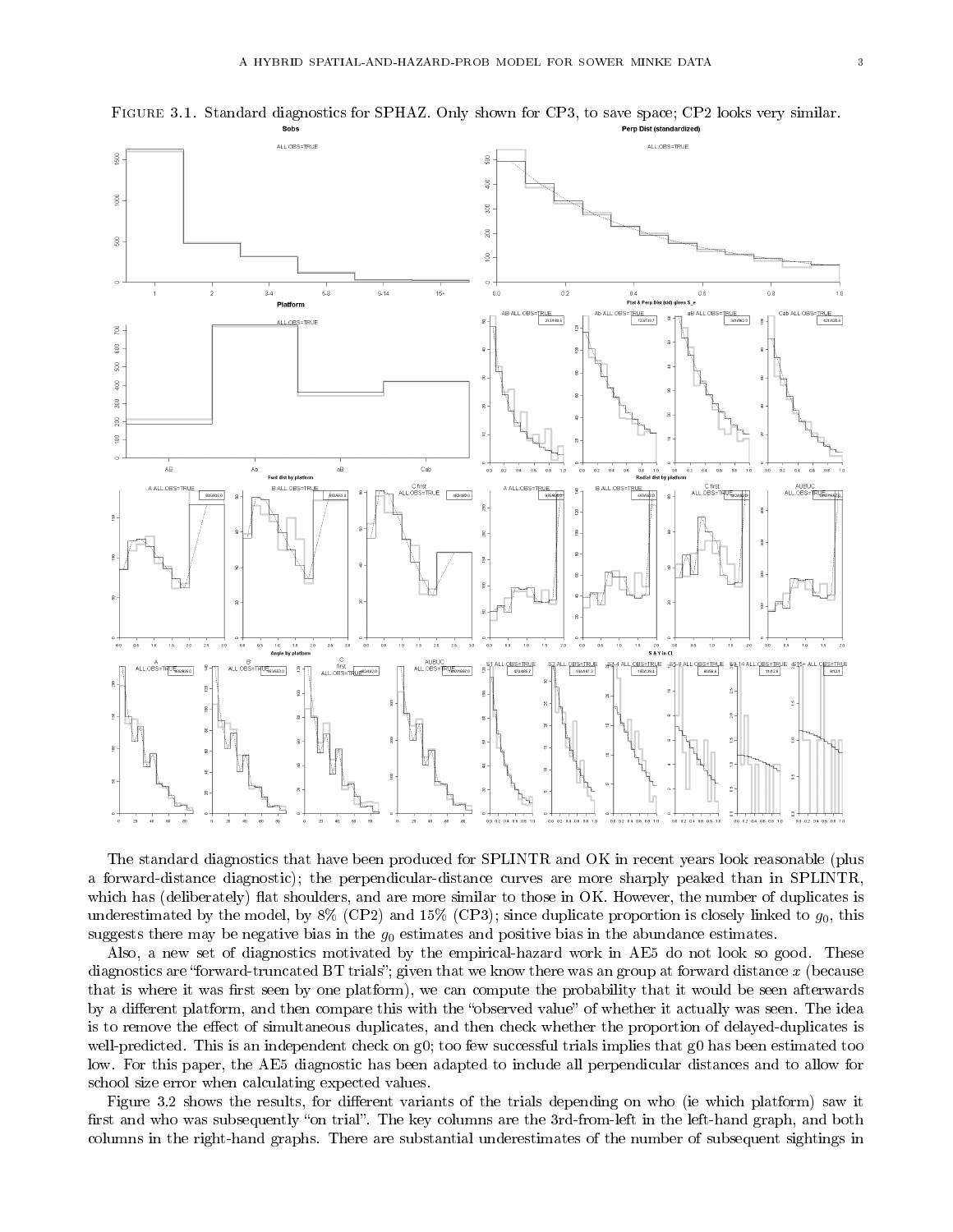many of the columns, particularly in the columns AUB|C. This suggests to me that the g0 estimates in SPHAZ are generally too low. Of course, it is not just g0 here, but the whole sighting model across all perpendicular distances. It is notable that the overall proportion of duplicates is nevertheless predicted well by SPHAZ. It seems necessary to look at platform C as well as  $A/B$  duplicates in this respect, since the "ignore-C" test (left-hand two columns in the graphs with four columns) look better than the tests when C is included.

The biasses are quite variable across trials, but there is a persistent underestimation overall, which implies that g0 is being underestimated by a corresponding amount. The overall abundance estimate will presumably therefore be overestimated, although it is hard to say by exactly how much because there are so many interlinked aspects in models for SOWER data. The levels of bias in the key trials in the figures below are as follows (showing predicted vs observed; %increase of observed over predicted):

```
CP2:
AUB|C: 49.8 vs 64 (+29\%)A|BUC: 81.3 vs 90 (+11\%)B|AUC: 95.1 vs 106 (+11\%)CP3:
AUB|C: 49.2 vs 56 (+14%)A|BUC: 67.7 vs 66 (-3%)
B|AUC: 77.5 vs 103 (+33%)
```
#### 4. Discussion

TLCI is certainly not perfect for SOWER minke whales. Hazard-probability models for whale sightings are not perfect either; to make a hazard-probability model computationally tractable, it seems to be essential to make assumptions about independence (about the memoryless nature of cue generation, and about the probability that different platforms will see a cue given there is one, which implies that all cues for a given school are intrinsically similar). In SOWER, there are also potential complications arising from large measurement errors in distance and/or time. So, when deciding "which g0 to use", it is important to check as far as possible whether hazard probability is really working well.

The results in this paper suggest that it is possible to get a good fit in terms of the **standard** SOWER diagnostics, but still to fit poorly in terms of the new diagnostics, which should directly reflect on g0. Perhaps the biggest difference between this paper and AE5, which included nonparametric "empirical" hazard-probability estimates of g0s that were considerably higher than in this paper, is that a *parametric* functional form for hazard probability (using the same model formula as OK) has been used here. It is possible that the particular implementation of hazard-probability in SPHAZ is causing a misfit, but I suspect that the problem is more in the strongly-peaked functional form for  $Q()$  imposed by equation  $(2.1)$ . For binocular-based surveys that try to look far away from the boat, the hazard probability should not peak strongly near the boat.

When it comes to "choosing a g0 method" for SOWER minke whales, there are several lines of evidence to be considered, apart from the standard diagnostics.

- (1) BT experiment results:  $g_{0A} \approx 0.25$  overall (0.31 in good conditions and 0.2 in poor conditions). (though BT assumptions not fully met)
- (2) Empirical hazard results from AE5 for school size 1. These may be noisy but should be unbiassed because they do not require parameteric assumptions about functional forms, although they do require sightings within a . TLCI (SPLINTR) estimates are about 25% below Empirical Hazard, OK about 25% above.
- $(3)$  Lack of fit of SPHAZ's version of hazard-probability model to new diagnostics
- (4) Simulation performance (but do the simulations capture enough real-data nastiness in this respect?). Note that the cueing interval in the simulated datasets (90s) is much shorter than we

### Appendix: Pre-processing of duplicate sighting histories

- (1) For sightings within 60s, the location estimates for both platforms are replaced by their average (forward and perpendicular). The  $60s=0.2$ nmi of boat travel, so the two sightings "belong" in the same forwarddistance-bin, whether truly simultaneous or not.
- (2) Each platform's sighting is allocated to a forward-distance bin.
- (3) If the first sighting in one forward bin and a subsequent sighting is in a more distant bin (i.e. the whale has apparently outrun the boat), then the bins of the two sightings are swapped, but the time order is preserved (otherwise there is confusion about censoring of platform C). Although a forward-distance-bin model is quite accommodating with respect to whale movement, whales that temporarily or permanently outrun the boat are a philosophical and practical headache. The solution adopted here is ugly but practical;